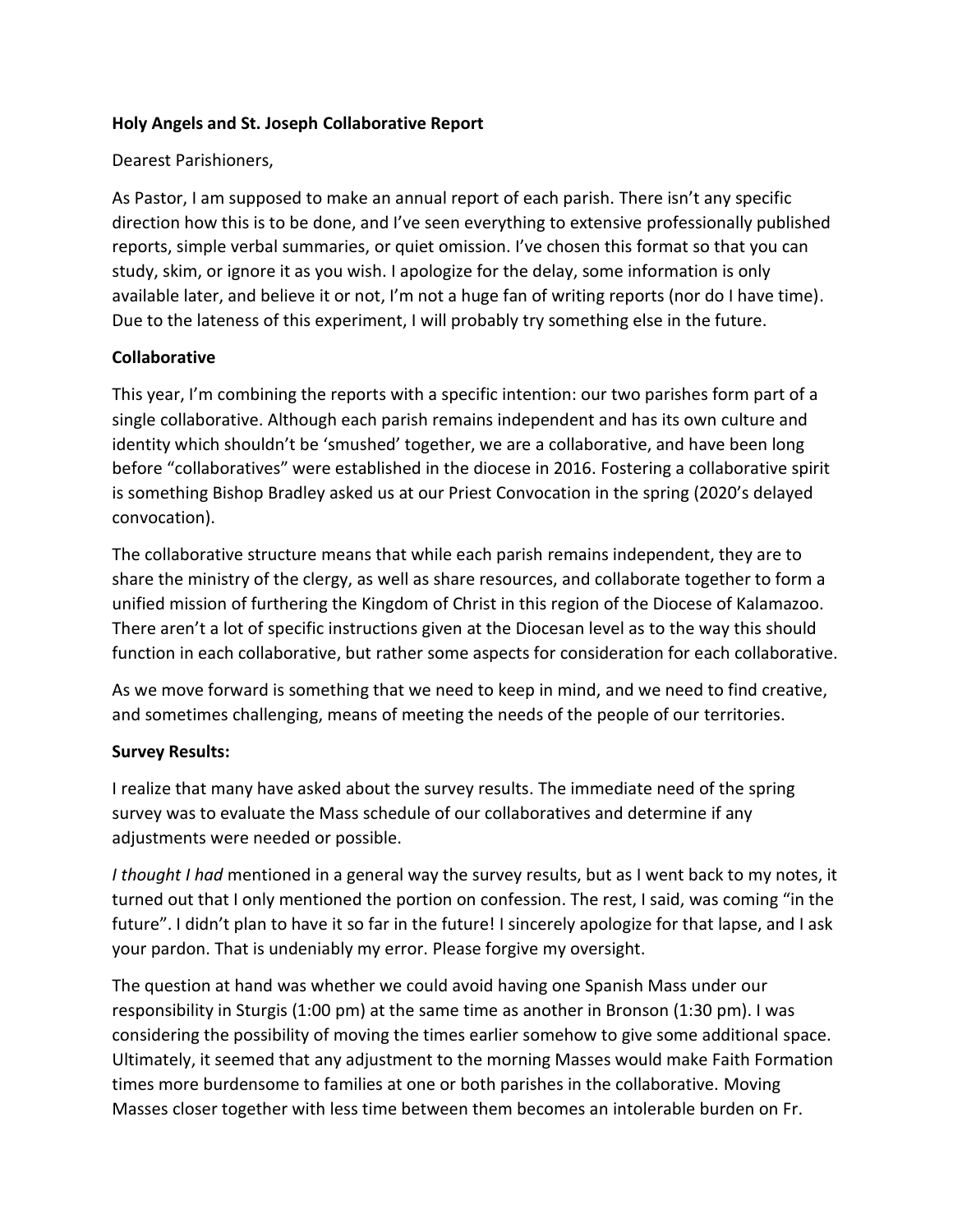Raul, Deacon Larry and myself when we have to rush between parishes already. I am aware that at both of our parishes there is a desire for one or the other of the Masses to be earlier. At this time, however, that is not possible. This current compromise helps us to "bear one another's burdens, and so fulfill the law of Christ" (Galatians 6:2). I remain hopeful that some adjustment may be possible in the future, but this seems that this is something of the best arrangement for the time being.

We also noted a need, between the survey and the start of Faith Formation, to consider ways to expand our Faith Formation offerings. Currently we are not able to offer faith formation for all grades, and this is something that must be remedied. This will be the subject of discussion this year, and I'm certain that the survey data may play a part in that discernment.

The additional questions were for my own reference, and to provide a sounding board for everyone who wished to be heard. I specifically did not respond to comments because I don't want to "explain away" someone's concerns. I've seen far too often that an attempt to justify a decision has the result of making the person who expressed an idea or concern feel dismissed. For instance, one person said something like, "I think Fr. Andrew has a lot of meetings in Kalamazoo." I could try to explain each one of them, or say I have more, or less than others, or give justifications, but the reality is in a certain respect, it may not matter to the person who felt it important enough to mention. I want to assure you that I read every comment, and whether I agree or not, I did seriously consider all of them, including considering how decisions are perceived.

#### **Year of Holy Spirit, Transition**

As you may know, Bishop Bradley declared a Jubilee Year of the Holy Spirit. His stated intention is not so much to add "activities" but rather to implore the Holy Spirit's guidance and power in our Diocese. As you know, Bishop Bradley turned 75 in 2020, and according to requirement, submitted his resignation. It is anyone's guess when it will be accepted, and when a new bishop will be named (speculation is useless, so if anyone claims to know, they don't know). In the meantime, we find ourselves celebrating 50 years of existence as a diocese, and now looking forward to this period of transition, it is logical that a people of faith will ask for the Spirit's guidance. I ask you to keep our bishop and our diocese in prayer, and to ask the Holy Spirit to guide us in this time of transition.

#### **State of Parishes**

In Holy Angels, we were blessed to have a fruitful year of sacraments. Despite the shutdown, we were able to celebrate 26 baptisms, even though each had to be scheduled individually. We also had 103 first communicants, which was an outstanding number of first communicants, but that also includes the previous class, which was delayed due to the shutdown. The same holds true of our confirmed, of whom we had 101, across two different confirmation years. I was also privileged to be able to celebrate the sacrament of confirmation for the first group (2020), and to be present when the second group was confirmed by Bishop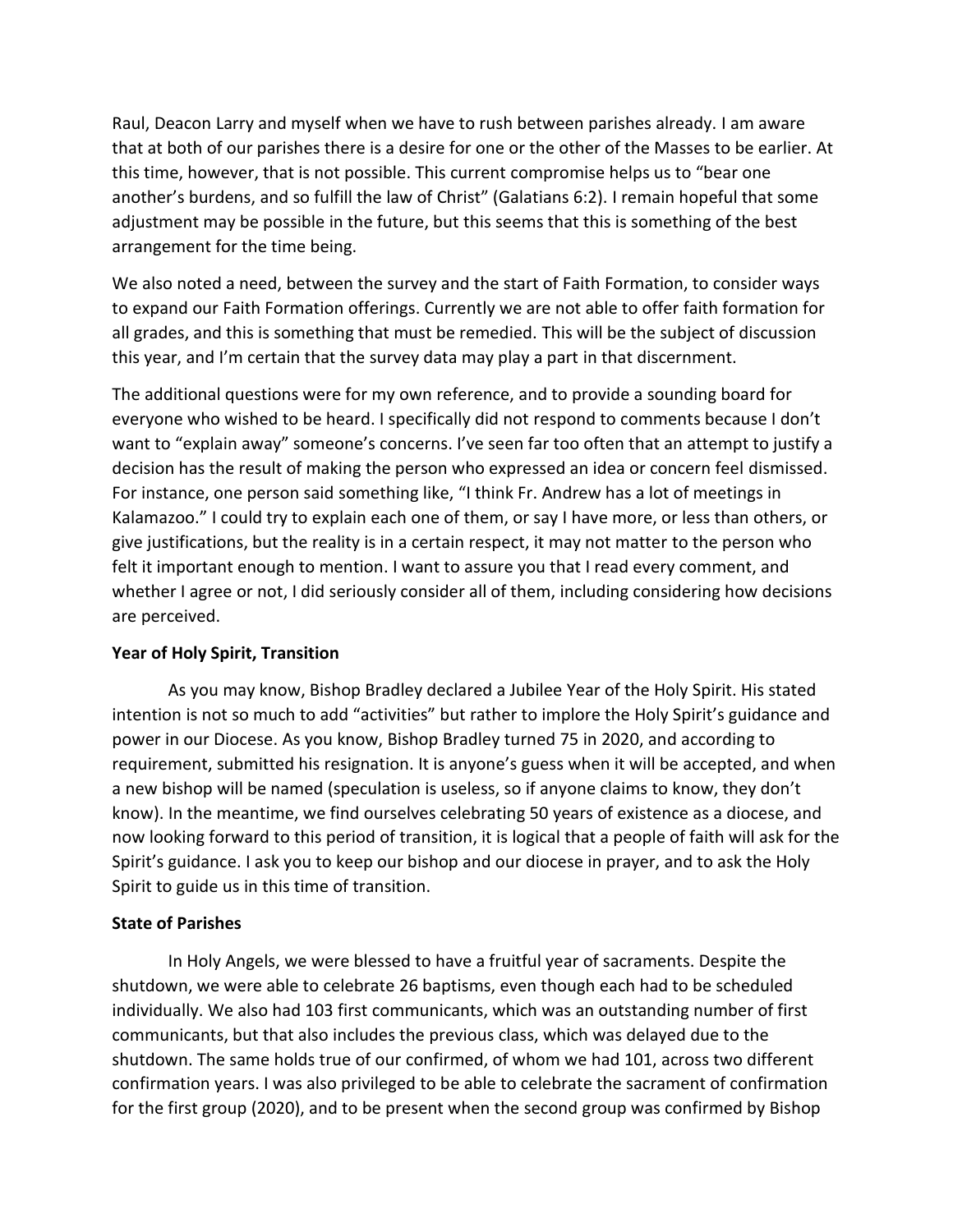Bradley in the newly renovated and re-consecrated cathedral. We received five adults into the Church, or completed their sacraments of initiation during the course of that year, and we celebrated 11 weddings. Finally, 18 of our parishioners passed away during the last fiscal year.

At St. Joseph, we had a smaller, but no less significant year. We celebrated a total of 4 baptisms, and 22 confirmations from our parish. In addition, only 4 children received their first communion. We had several adults in various stages of entrance into the church through RCIA, but no one was yet received into the church. The ongoing Covid pandemic caused many changes of plans. Regrettably we did not celebrate any weddings at St. Joseph this year, nor did anyone from our parish enter religious life or the priesthood. Perhaps we can work on changing those numbers in the coming years. Finally, 9 of our parishioners passed away in the last year.

# **Finance reports**

# **Holy Angels:**

I am indebted to the members of our Finance council for their support and counsel. They are: Richard Yesh (chair), Fr. Raúl Gómez, Gabriel Álvez, Mary Scott, Jack Scheske, Rob LaBarge, and Scott Hopkins (parish council liaison).

# *Parish Income/Revenues*

Our 'ordinary' income which consists of Sunday and Holy Day contributions was down by 12.4%, or \$39,000. This was not unexpected due to the months of very limited in-person Mass attendance. We are already seeing an increase in giving and contributions as the year has continued, as people have felt safer, and as people have ventured out to try to embrace this "new normal" of life.

We had some "other parish income" (a general fund) which exceeded the budget by \$23,550. We also had investments which yielded positive returns, despite the sometimes-turbulent markets. We only budgeted \$5,000 but had a return of \$52,000. This is welcome, but not something we can count on each year.

In other income, we had some unexpected surprises. We had a few bequests and donations, which are always difficult to budget. We keep the budget low because it is not something we expect, but it is always appreciated. It is also something to remind us of as well: planned giving should be something we all think about. When we make our end-of-life arrangements, are we remembering the Church that nourishes us into Life eternal?

# *Parish Expenses*

We were able to keep our parish expenses down for the fiscal year. In fact, non-salaried expenses were under budget by \$53,600, or 52%. In large part, it was due to lack of in-person activities due to distancing restrictions and limits. Most expenses overall were under budget due to the reduced activity; plant operations 16.7% under; religious education costs 64%; benefits and liabilities 20%.

We have also tried to manage our spending. For instance, we haven't had to buy altar wine in over a year… But in other areas, we were able to make some savings as well, such as installing a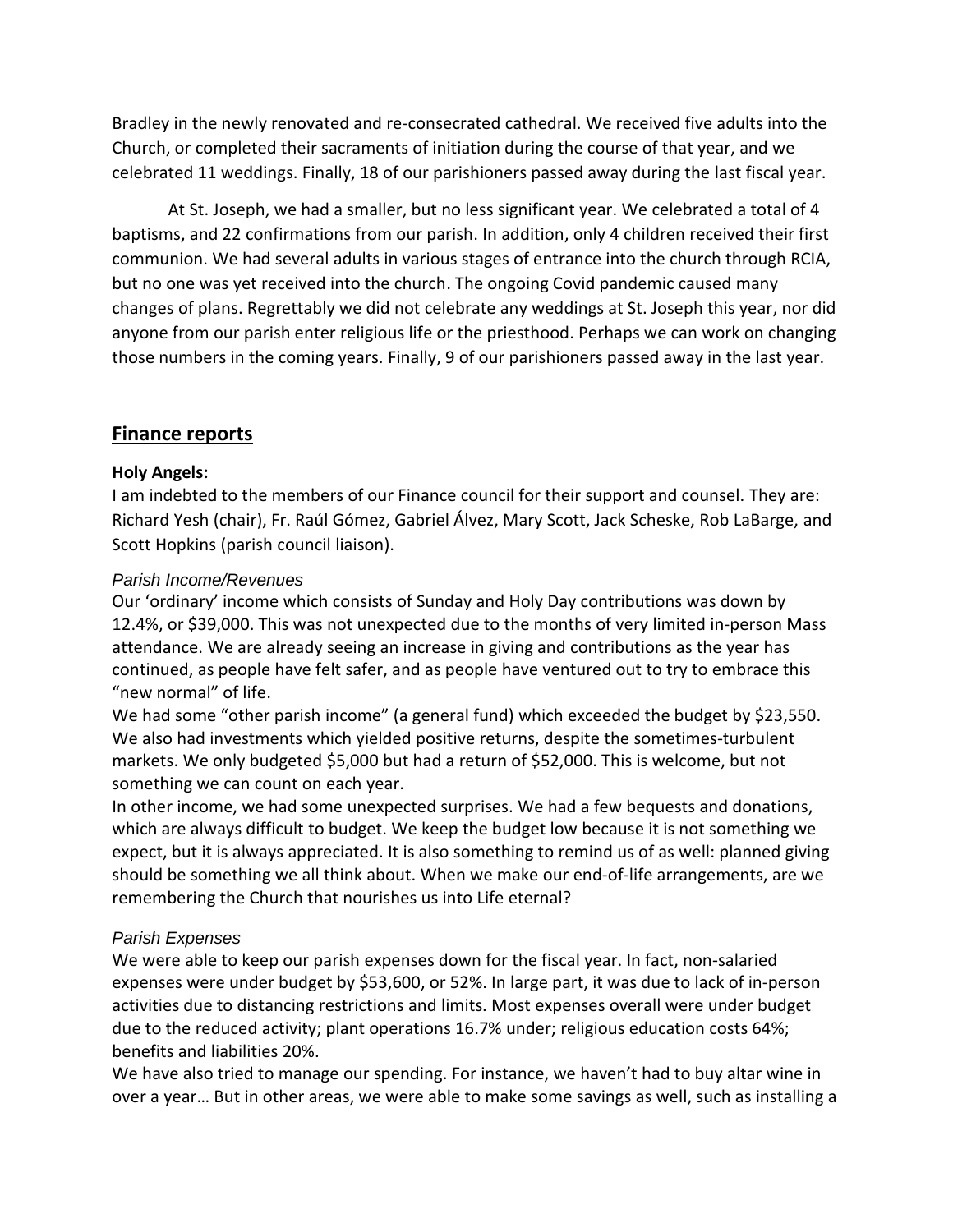drinking water filter in the rectory which reduced our water costs by about half, and cancelling cable TV, and a few other small savings. We expect, and hope, that as we return to prepandemic activity levels our expenses will return as well.

### *Capital Outlay*

In terms of capital expenses, we did have a few expenses that brought us a little over budget. We had a little bit of remodeling, and the purchase of a new vehicle for the Sisters which were not budgeted, but also needed. As a result, we were about \$14,000 over budget in this area. We were able to recover about \$4,000 of the cost of the vehicle by selling the other two parish vehicles.

### *Net Profit/Loss*

The bottom line of our expenses gives us a surplus of \$163,000. This was unexpected, especially in light of the global situation, and was the result of some unexpected bequests, investment returns. We received a bequest in 2020 for the amount of \$66,000, a generous donation of \$20,000, and received our payment \$29,645 from our BAA campaign (which was a 50/50 split goal). All of these were put into savings, along with the remainder of the capital campaign fund, into the newly named Building and Grounds Fund.

### *Balance Sheet*

Financially, we are currently on solid ground. Our cash assets increased by \$161,000 compared to the end of the fiscal year 2020. Our total unrestricted funds between checking and savings totaled \$394,500. This gives us more than 6 months of expenses in cash, which has been a long term goal to provide stability to the parish.

I do need to also remind us all that this is not the time to "blow the budget." With aging buildings, maintenance expenses continue to be ongoing. At the time that I am writing this report, we are dealing with the aftermath of some storm damage to the roof of the Parish Center, and looking at the age of the roof, we may have more extensive work needed than the simple repair, and this is likely to be a significantly costly project, likely up to \$100,000. The other three sections of the roof will also need attention within the next 10 years, so we will need to save in advance for these.

# **St. Joseph:**

At St. Joseph, the report is a little more simplified, because there aren't all the same elements in play as in Holy Angels. I will do my best to summarize.

In general, our assets were up at St. Joseph for the fiscal year 2020-21. We had a 7% gain in checking, and 29.6% in savings. While checking fluctuates throughout the year, the savings increase is due to a few factors. At the Diocesan/state level, our savings accounts are pooled into an investment fund, and despite the chaos and uncertainty of a few months, and the drastic drop in some areas, our conservative investments continued to do well overall. Additionally, we were able to tuck a small amount away that was returned from the previous year's Bishop's Annual Appeal, which as you recall, we were able to keep anything over 50% of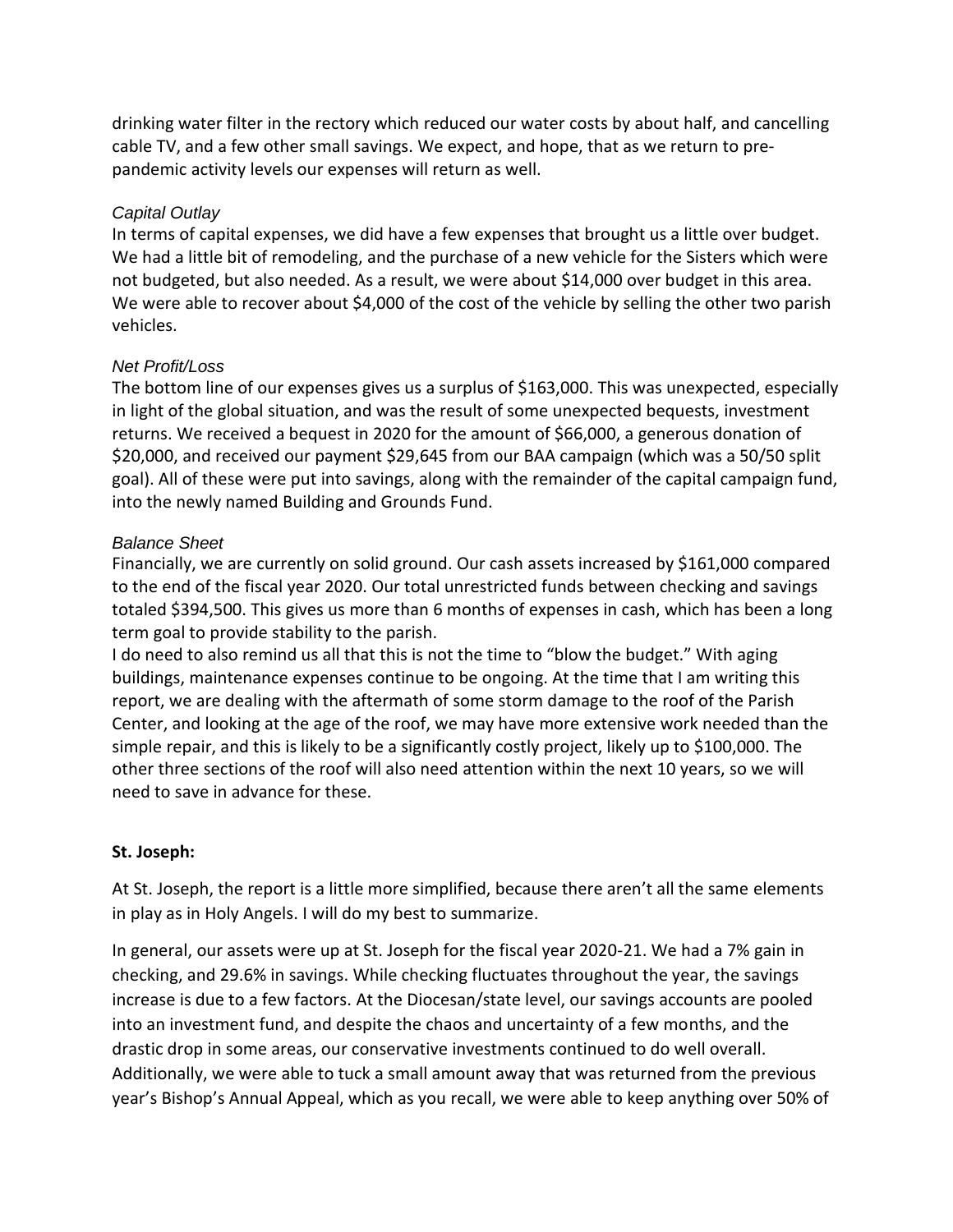that goal. As a result, we received back \$6,966, which will be directed to the Building and Grounds Fund.

We reduced our income budget expectations by 25% the past year due to the Coronavirus pandemic and low attendance expectations. While we were able to exceed that reduced budget by a small amount in our envelope collection, our loose income was down significantly. We know that part of this reason is that due to the pandemic there was much less travel, and so many of our seasonal parishioners were not with us in as large numbers as usual.

We reduced our expense projections also in the past year as much as possible, and at the end of the year, we came out ahead by \$273. I consider that a pretty close break-even. It is important to keep in mind, however, that these numbers also include income from special donation funds which are set aside. When these two are subtracted out, we end up with an operations loss of \$6,372, even though the net result is a small gain.

The cause of some of our expenses were unexpected increases, such as the increase in janitorial/cleaning supplies and maintenance, although we were able to reduce that cost with our fancy (noisy!) blower, which paid for itself in one month. In the coming year, we will also have a few maintenance issues that will cost a bit of money, including the front stairway wall, and some of the air conditioning units.

# **Other little things:**

#### **Spanish ministry in St. Joseph**

A somewhat unique question has come up a few isolated times. As families move and grow, we have had requests for Spanish ministry or liturgies at St. Joseph. In general, I have avoided this. The reason is simple: we do not have the resources to duplicate efforts at multiple parishes. This is also why historically there have been only a few parishes that have been able to provide this ministry. With limited numbers of priests and ministers, we simply aren't able to spread out wider, and we will have to continue to centralize this ministry in Sturgis.

#### **"Family Nights"**

In September, we began our monthly "Family nights," a name that isn't exact for its purpose. The purpose overall is to reserve a night each month so that we have 'space' to accommodate some monthly event. Some of them are family nights, some are vocation dinners, some will be for couples, and so on. The idea is that we can shape the schedule so that we have a monthly opportunity for our communities. I want to reiterate that while most of these will be hosted at Holy Angels, they are always open to all of our parishioners of both parishes.

#### **Baptism Schedule**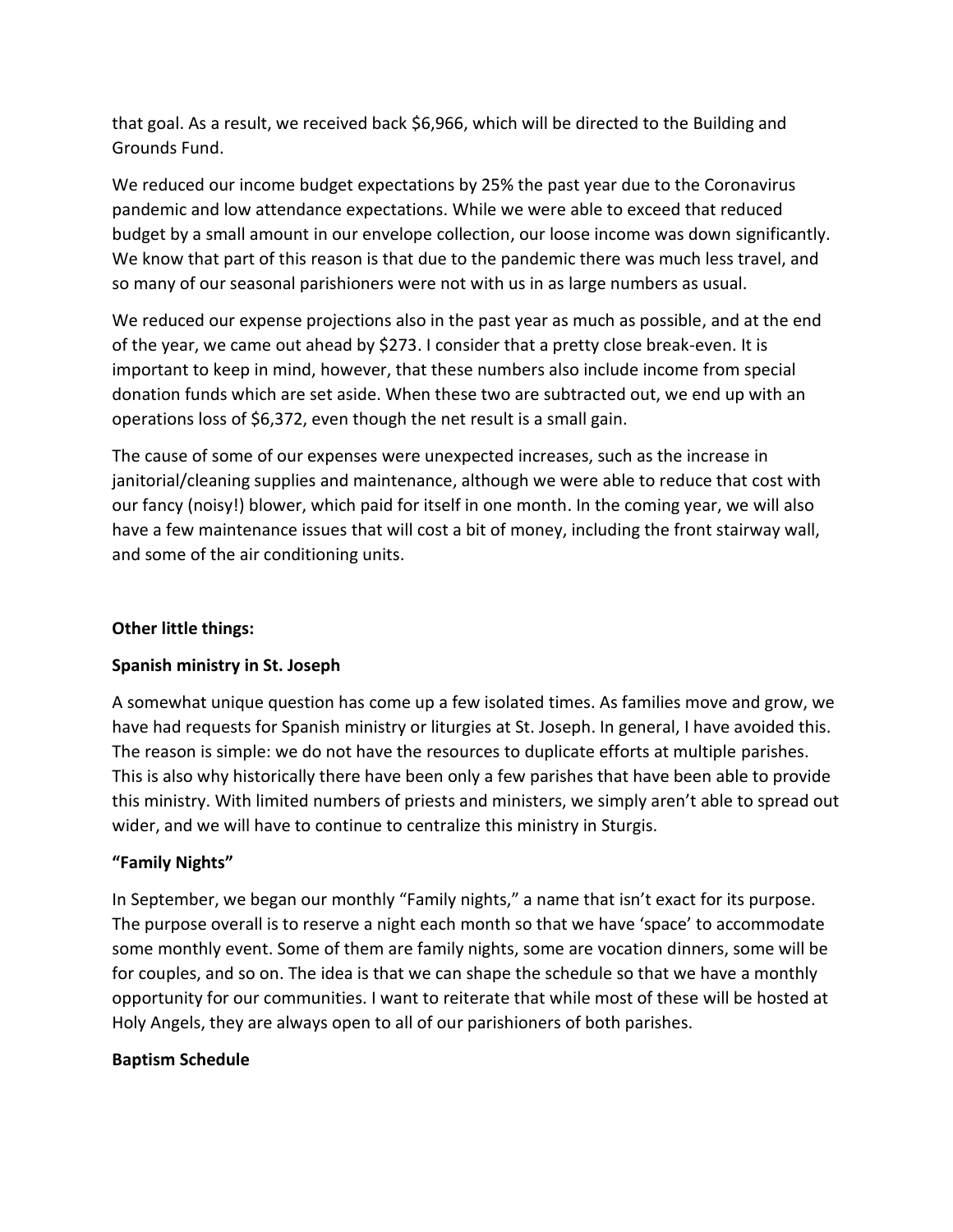Part of this arrangement comes with a change to a monthly baptism schedule at Holy Angels. This allows us to have regularly scheduled times for baptisms in both languages, without the struggles we had over the last year due to rescheduling so many other events. At St. Joseph, we will continue to schedule baptisms "as needed."

# **Faith Formation**

Faith Formation resumed in person this year. I was very pleased to see so many families here, and it is always my joy to interact with the children as much as I can. We have a very fortunate challenge, in that we are having some struggles accommodating all of our students and families. This year, just as last year, we have a very large confirmation class, but we didn't have space or enough catechists for all of our needs. This is something that I intend to work on changing for the coming school year. Very likely this means that we will have to offer two nights for Faith Formation, and this will require significant adjustment on the part of many of us. I ask specifically for the assistance of additional catechists. Please consider helping us form our young people in the faith.

# **Mass Intentions**

A few parishioners have brought to my intention that it is sometimes difficult to schedule Mass intentions at certain Masses, a problem at both our parishes. On one hand, this is a wonderful problem to have: not all parishes have enough intentions for each of their Masses. On the other hand, this can be distressing for some people who wish to offer Masses for loved ones or intentions. If you have a significant number of Masses, please consider having some of them offered on weekdays or spread out so as to allow others to offer Masses as well. Remember that the Mass has infinite value, and even though there is only one stipend intention, the Mass is always offered for all of the intentions of the people and their needs. Also, please keep in mind that each Sunday and Holy Day we have one Mass offered for our parishioners and for their intentions.

# **Weapon and Drug Free Zone**

It has come to my attention that there have been some questions about the weapon policy at our parishes. The simple answer is that all parishes, schools, and other facilities of the Diocese of Kalamazoo are weapon-free zones. This is regardless of an individual's license. The only notable exception to this is an on or off-duty law enforcement officer. Therefore, I need to remind parishioners that it is not permitted to bring weapons of any kind to our church facilities. I realize this is not very palatable for some. I remind all that we follow an all-powerful God who "submitted, even to death, death on a cross." I will also mention, that although the question hasn't come up yet, in order to avoid any future confusion: our facilities are drug-free zones also, and this applies also to marijuana.

# **Conclusion**